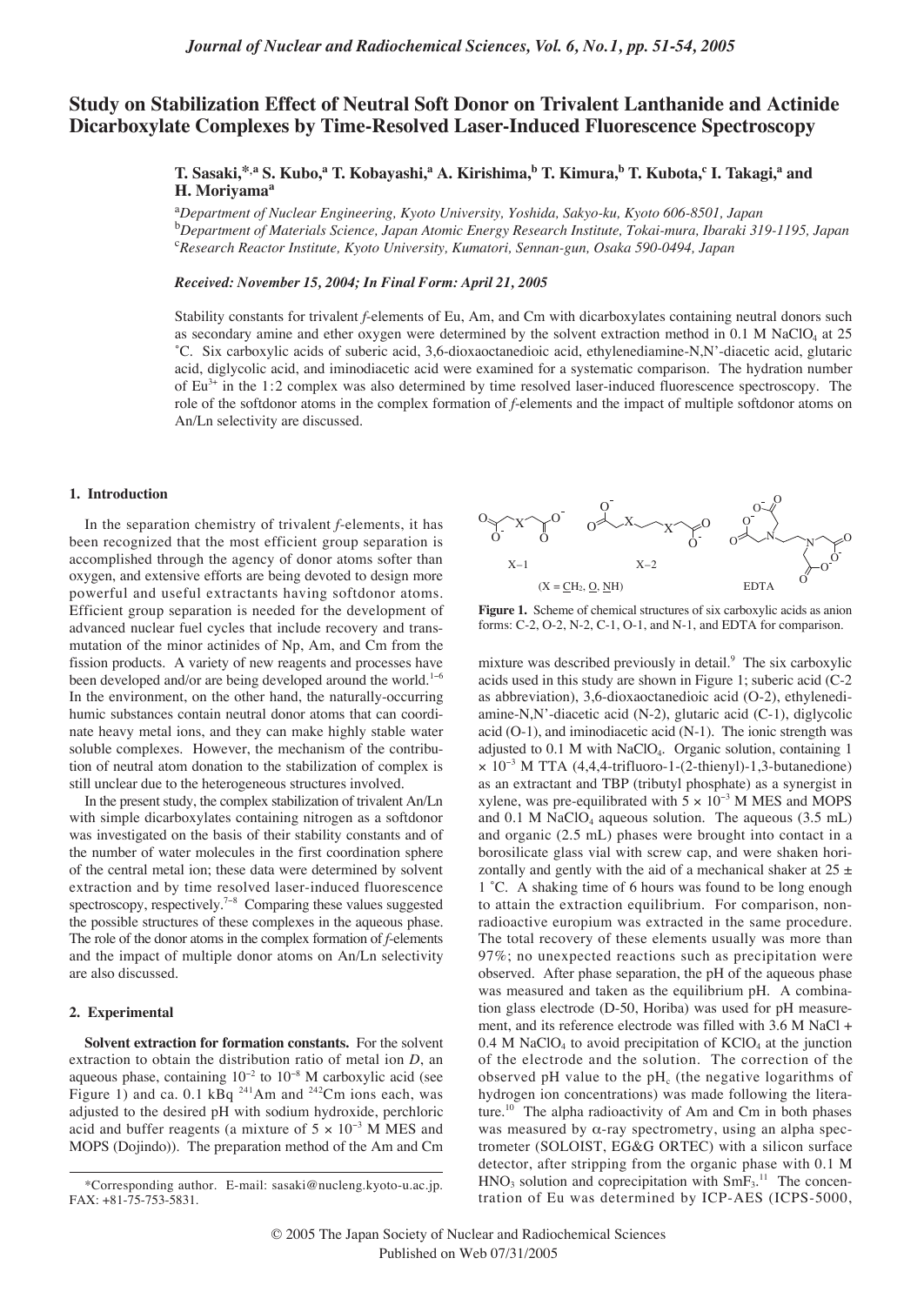Shimadzu). All reagents were of analytical grade and used without further purification.

The extraction equilibrium constant,  $K_{ex}$ , of a trivalent metal ion, M, can be described as

$$
K_{\rm ex} = \frac{[MT_3B_l]_0[H^+]^3}{[M][HT]_0^3[B]_0^l}
$$
 (1)

where the square brackets denote the concentration, and o, T and B denote the species in the organic phase, TTA, and TBP, respectively. When the complex formation of M by TTA is negligible in the aqueous phase, the distribution ratio of  $M$ ,  $D_0$ , in the absence of a complexation ligand can be expressed simply by

$$
D_0 = [\mathbf{M}]_0 / [\mathbf{M}] \tag{2}
$$

On the other hand, the distribution ratio, *D*, in the presence of a complexation ligand (L) is expressed by

$$
D = [M]_0 / ([M] + [ML] + [ML_2] + ... ), \tag{3}
$$

where  $[ML]$  and  $[ML_2]$  are the concentrations of metal complexes in the aqueous phase. The formation constant of 1:*n* complex ML*<sup>n</sup>* can be expressed by

$$
\beta_n = \frac{[\text{ML}_n]}{[\text{M}][\text{L}]^n} \tag{4}
$$

where *n* is the number of ligand molecules in the complex. When it is unlikely that more than three molecules coordinate to one metal ion, *n* is considered to be equal to one and two. Therefore, eq 5 can be described from eqs 2–4. From the plots of log *D* vs. log [L] in eq 6, the free parameters of  $\beta_1$ ,  $\beta_2$ , and  $D_0$  can be obtained by a least-square fitting analysis.<sup>12</sup>

$$
\frac{D_0}{D} = 1 + [L]\beta_1 + [L]^2 \beta_2 \tag{5}
$$

$$
\log D = \log D_0 - \log (1 + [L]\beta_1 + [L]^2 \beta_2)
$$
 (6)

**Time-resolved laser-induced fluorescence spectroscopy (TRLFS).** The Eu<sup>3+</sup> in the solution was excited to the  ${}^5L_6$  state by a pulsed laser beam at 394 nm, and the emission from the  ${}^5D_0$  state to the ground state <sup>7</sup>F manifold (<sup>7</sup>F<sub>1</sub>), 592 nm, was measured. A 394 nm pulsed laser beam was obtained with a pulsed 308 nm output of a Lambda Physik COMpex 201 XeCl excimer laser pumping PBBO (Lambda Physik) in a dioxane solution in a Lambda Physik SCANmate 2 dye laser head. The pulse power was typically 3–5 mJ for 394 nm and the pulse width was about 15 ns. The solution sample was taken in a standard 1 cm fluorimetric cell for luminescence measurement.

The emission light was collected at 90˚ in an Oriel 77257 monochromator and detected by a Hamamatsu R928 photomultiplier tube. The whole emission wavelength range was observed. The signal was fed into a digitizing oscilloscope, which was connected to a computer through a GP-IB interface. All of the luminescence decays observed in this work were analyzed by single-exponential curves.

The apparent and average hydration number of  $Eu^{3+} (N_{H_2O})$ can be determined from the decay constants  $(k<sub>obs</sub>)$  of the luminescent excited state of  $Eu^{3+}$  using eq 7.<sup>7</sup>

$$
N_{\text{H}_2\text{O}} = 1.05 \times 10^{-3} \, k'_{\text{obs}} - 0.44. \tag{7}
$$

The  $N_{\text{H}_2O,1:2}$  (for 1:2 complex) was determined at a given pH<sub>c</sub> by taking into account the fractional abundances of Eu species  $Eu<sup>3+</sup>$ , EuL<sup>+</sup>, and EuL<sub>2</sub><sup>2-</sup> (L = dicarboxylate), which were calculated from the stability constants of the complexes and the acid dissociation constants of the ligands.

The contribution from the ligands for C-1, C-2, O-1 and O-2–namely, that from the oxygen donors of carboxyl groups and ether– to the de-excitation of the excited luminescence is negligible.<sup>7</sup> In the case of N-1 and N-2 complexes, the ligands contain amino groups capable of coordination with the  $Eu<sup>3+</sup>$ ion. The N-H oscillators in the ligand have vibronic frequencies closely similar to those of water O-H oscillators, and they contribute to nonradiative deactivators of the excited Eu(III). Lis and Choppin estimated that the deactivating frequency of a bound N-H oscillator was about 1.5 times higher than that of a bound water O-H oscillator for Eu by using dicarboxylatecontaining imino groups.<sup>13</sup> Thus, special consideration of the effect of Eu-N-H bonding on the deexcitation process is required.

#### **3. Results and Discussion**

The log  $\beta_1$  and log  $\beta_2$  values for six ligands containing N and O donors were obtained, as summarized in Table 1. Here, the distribution coefficient to obtain the  $\beta$  did not change significantly by the addition of pH buffers containing a sulfonic acid group. The stability constants increased in the order of  $C-1 < 0-1 < N-1$  and  $C-2 < 0-2 < N-2$  for each metal ion. This general tendency depends on the additional neutral donors oxygen and nitrogen, which can donate to the metal ion when the terminal carboxylates are bound to that ion. In particular, the lone pair electrons on the secondary amines show a highly nucleophilic and basic character due to their high electron density, while those on the ether oxygen show a weaker basicity in the Brønsted sense. The variation in the electric charge on terminal carboxylate groups due to the electron-withdrawing effect by N and O donors can be ignored, since the alkyl chains are present between them. Thus, it was concluded that the increase of  $\beta$  was caused by the additional coordination of neutral donors to the central metal ion.

**TABLE 1:** Summary of Stability Constants of Dicarboxylate Complex (X-1 and -2),  $N_{\text{H}_2\text{O},1:2}$ , and *R* at 25 °C and *I* = 0.1 M **(NaClO4)**

|          |                              | $C-1$           | $O-1$            | $N-1$            | $C-2$           | $O-2$           | $N-2$            | $EDTA^{16}$ |
|----------|------------------------------|-----------------|------------------|------------------|-----------------|-----------------|------------------|-------------|
| Eu       | $\log \beta_1$               | $3.24 \pm 0.04$ | $5.57 \pm 0.02$  | $7.02 \pm 0.09$  | $2.96 \pm 0.05$ | $5.18 \pm 0.13$ | $9.78 \pm 0.10$  | 17.29       |
|          | $\log \beta_2$               | $4.76 \pm 0.11$ | $9.42 \pm 0.03$  | $12.6 \pm 0.13$  | $4.47 \pm 0.16$ | $8.90 \pm 0.08$ | $17.9 \pm 0.05$  |             |
|          | $pH_c$                       | 5.30            | 5.35             | 5.55             | 5.30            | 5.30            | 5.55             |             |
|          | $N_{\text{H}_2\text{O},1:2}$ | 2.8             | 2.0              | 2.2              |                 | 2.0             | 0.5              |             |
|          | R                            | 3.1             | 3.5              | 3.4              |                 | 3.5             | 4.2              |             |
|          | Am $\log \beta_1$            |                 | $6.07 \pm 0.11$  | $7.04 \pm 0.04$  | $2.92 \pm 0.12$ | $5.39 \pm 0.12$ | $10.21 \pm 0.58$ | 17.8        |
|          | $\log \beta_2$               |                 | $10.23 \pm 0.14$ | $12.42 \pm 0.05$ | $4.49 \pm 0.27$ | $8.59 \pm 0.18$ | $19.59 \pm 0.23$ | 18.1        |
| $\rm Cm$ | $\log \beta_1$               |                 | $6.08 \pm 0.13$  | $7.12 \pm 0.05$  | $3.00 \pm 0.08$ | $5.55 \pm 0.12$ | $10.76 \pm 0.71$ |             |
|          | $\log \beta_2$               |                 | $10.62 \pm 0.12$ | $12.58 \pm 0.06$ | $4.66 \pm 0.14$ | $8.90 \pm 0.57$ | $20.09 \pm 0.38$ |             |
|          | pH <sub>c</sub>              |                 | 5.40             | 5.60             | 5.35            | 5.50            | 5.60             |             |

Tetradentate for N-2 and O-2, tridentate for N-1 and O-1, and bidentate for C-1 (and C-2) at its full coordination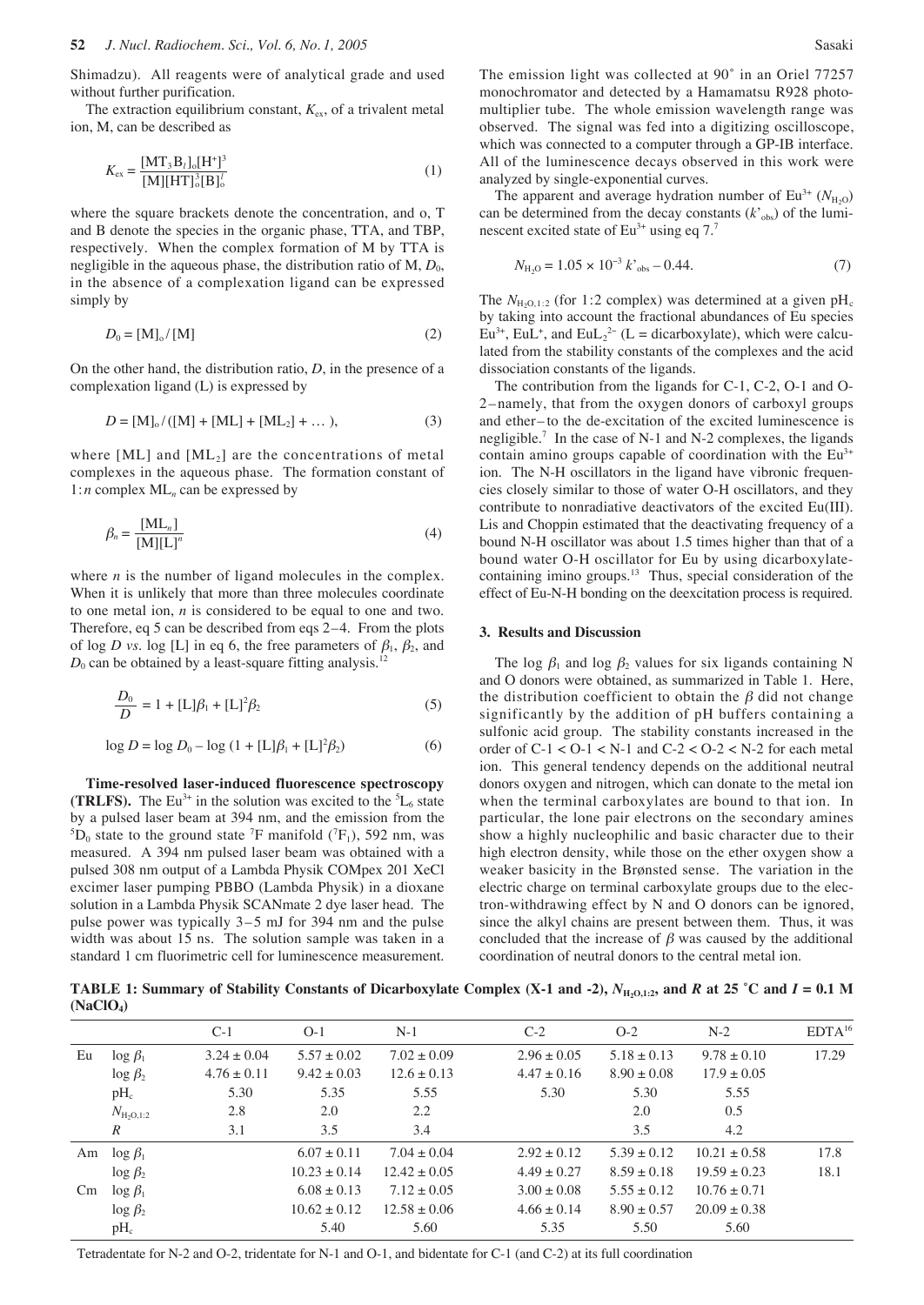

**Figure 2.** Fractional abundances of (i) Eu/O-1 and (ii) Eu/O-2 and the  $N_{\text{H}_2O}$  measured by TRLFS, as a function of pH<sub>c</sub>. The pH<sub>c</sub> for the determination of  $N_{\text{H}_2\text{O},1:2}$  is the same as that for the solvent extraction.

Figure 2 shows the  $N_{\text{H}_2O}$  and fractional abundance of Eu/O-1 and /O-2 species as a function of pH<sub>c</sub>. The  $N_{\text{H}_2O}$  obtained in acidic pH was  $9.0 \pm 0.5$ , which agreed with the literature value for the hydrated  $Eu^{3+}$  ion in  $H_2O$ .<sup>7</sup> The apparent hydration number  $N_{\text{H}_2O}$  decreases with an increase of the ratio of higher order complexes.

The summary of  $N_{\text{H}_2O,1:2}$  for 1:2 complexes, which are calculated on the basis of the fractional abundance, is shown in **Table 1.** From the extremely high log  $\beta$  values for ligands containing N donors, it is suggested that the secondary amine groups may coordinate directly to the Eu ion. Then, in the calculation of  $N_{\text{H}_2\text{O}}$  for N-ligands, the contribution of a bound N-H oscillator to the luminescence deactivation is assumed to be as high as 1.3 times that for the O-H oscillator by taking into account the literature values.<sup>13, 14</sup>

The number of dehydrated water molecules *R* in the coordination of one ligand is defined as follows:

$$
N_{\text{H}_2\text{O},1:2} + 2R \equiv N_{\text{H}_2\text{O},1:1} + R = 9.0,\tag{8}
$$

where it is assumed that  $R$  is independent of the order of the complex. *R* values are listed in Table 1. From the  $N_{\text{H}_2O,1:2}$  of 0.5 for N-2, the  $R$  is calculated to be 4.2, and this is reasonable for a tetradentate ligand. Also, the values of log  $\beta_1$  and log  $\beta_2$ for this complex are the highest in this work, supporting the high stabilization by the two amino groups. By considering the present results of  $\beta$  and  $R$ , a snapshot of the possible structures of the europium carboxylate complexes is postulated and illustrated in Figure 3.

In the case of  $N-2$ , the stabilization by nitrogen donors is more significant in the trivalent actinides than in the lanthanides as shown in Table 1: namely,  $Eu(N-2)^+ < Am(N-2)^+ < Cm(N-2)^+$ 



Figure 3. Snapshot of possible structures for 1:2 complexes expected from the values of  $N_{\text{H}_2O,1:2}$  and log  $\beta_2$ . The solid and broken triangles denote an ion-ion and ion-dipole interaction, respectively. The display of water molecules was omitted.

and  $Eu(N-2)_2^- < Am(N-6)_2^- < Cm(N-2)_2^-$ . The log  $\beta_1$ s for Am and Cm are 3 and 10 times higher than that for Eu, in spite of their similar ionic radii.<sup>15</sup> It is interesting to compare the present result for N-2 with the result for EDTA (ethylenediaminetetraacetic acid), which is known as a hexadentate nitrogen-containing ligand consisting of two tertiary amines and four carboxyl groups. The structural frame of EDTA can be considered as the frame of N-2 (Figure 1) with the addition of two extra carboxyl groups. The literature values of log  $\beta_1$ for EDTA are 17.29 (Eu), 17.8 (Am), and 18.1 (Cm),<sup>16</sup> much larger than that for N-2. Thus, the selectivity of Am/Eu for EDTA, defined as  $\Delta \log \beta_1$  (= log  $\beta_{1,Am}$  – log  $\beta_{1,Eu}$ ), is obtained to be 0.51. This value agrees well with the present finding of 0.43. In the cases except for N-2, however, the selectivity between Eu and Am/Cm is not significantly observed.

The values of *R* for N-1 and O-1 are obtained as 3.4 and 3.5, respectively. They may be consistent with the chemical structure in which each ligand can coordinate as a tridentate. On the other hand, the *R* for C-1 is 3.1, which is rather higher than expected from its bidentate structure. When the C-1 coordinates to  $Eu^{3+}$  in the most stable chemical formation, an alkyl chain may needed to exclude the hydrated water molecules. In other words, this extra dehydration needs some energy, as reflected in the low value of  $\beta$ .

In Figure 4, the logarithms of  $\beta_1$  and  $\beta_2$  for C-1 (*m* = 3) and  $C-2$  ( $m = 6$ ) complexes are plotted in comparison with the reference data of dicarboxylic acids containing a different alkyl length ( $m = 0$ , 1 for Eu, and 2, 4 for Gd).<sup>16, 17</sup> Although some reference data are not for Eu but for Gd, it is found that the values change continuously over all alkyl chain lengths as shown by the broken curves. The values decrease significantly at the shorter lengths with the increase of alkyl length. From the result in Figure 4 at the shorter length and from the *R* for the bidentate C-1, the decrease of the  $\beta$ s is caused by the additional energies for the change of the ligand conformation and for the dehydration by an approach of neutral alkyl chain. At the longer length, the log  $\beta_1$  and log  $\beta_2$  fall into almost constant values 3 and 4.5, respectively. Thus, the additional energies for the coordination reaction seem constant at the longer